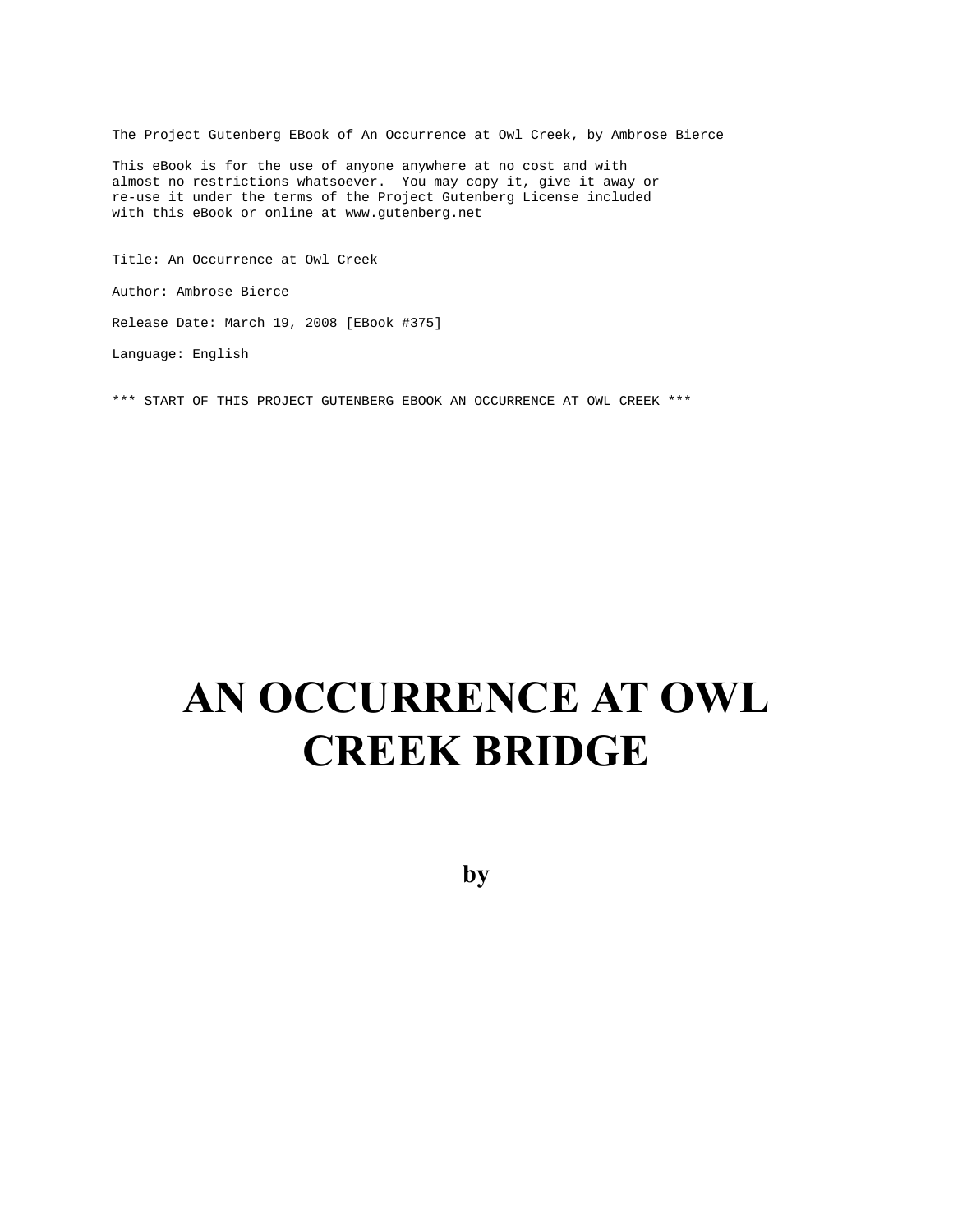## **Ambrose Bierce**

## **THE MILLENNIUM FULCRUM EDITION, 1988**

A man stood upon a railroad bridge in northern Alabama, looking down into the swift water twenty feet below. The man's hands were behind his back, the wrists bound with a cord. A rope closely encircled his neck. It was attached to a stout cross-timber above his head and the slack fell to the level of his knees. Some loose boards laid upon the ties supporting the rails of the railway supplied a footing for him and his executioners—two private soldiers of the Federal army, directed by a sergeant who in civil life may have been a deputy sheriff. At a short remove upon the same temporary platform was an officer in the uniform of his rank, armed. He was a captain. A sentinel at each end of the bridge stood with his rifle in the position known as "support," that is to say, vertical in front of the left shoulder, the hammer resting on the forearm thrown straight across the chest—a formal and unnatural position, enforcing an erect carriage of the body. It did not appear to be the duty of these two men to know what was occurring at the center of the bridge; they merely blockaded the two ends of the foot planking that traversed it.

Beyond one of the sentinels nobody was in sight; the railroad ran straight away into a forest for a hundred yards, then, curving, was lost to view. Doubtless there was an outpost farther along. The other bank of the stream was open ground—a gentle slope topped with a stockade of vertical tree trunks, loopholed for rifles, with a single embrasure through which protruded the muzzle of a brass cannon commanding the bridge. Midway up the slope between the bridge and fort were the spectators—a single company of infantry in line, at "parade rest," the butts of their rifles on the ground, the barrels inclining slightly backward against the right shoulder, the hands crossed upon the stock. A lieutenant stood at the right of the line, the point of his sword upon the ground, his left hand resting upon his right. Excepting the group of four at the center of the bridge, not a man moved. The company faced the bridge, staring stonily, motionless. The sentinels, facing the banks of the stream, might have been statues to adorn the bridge. The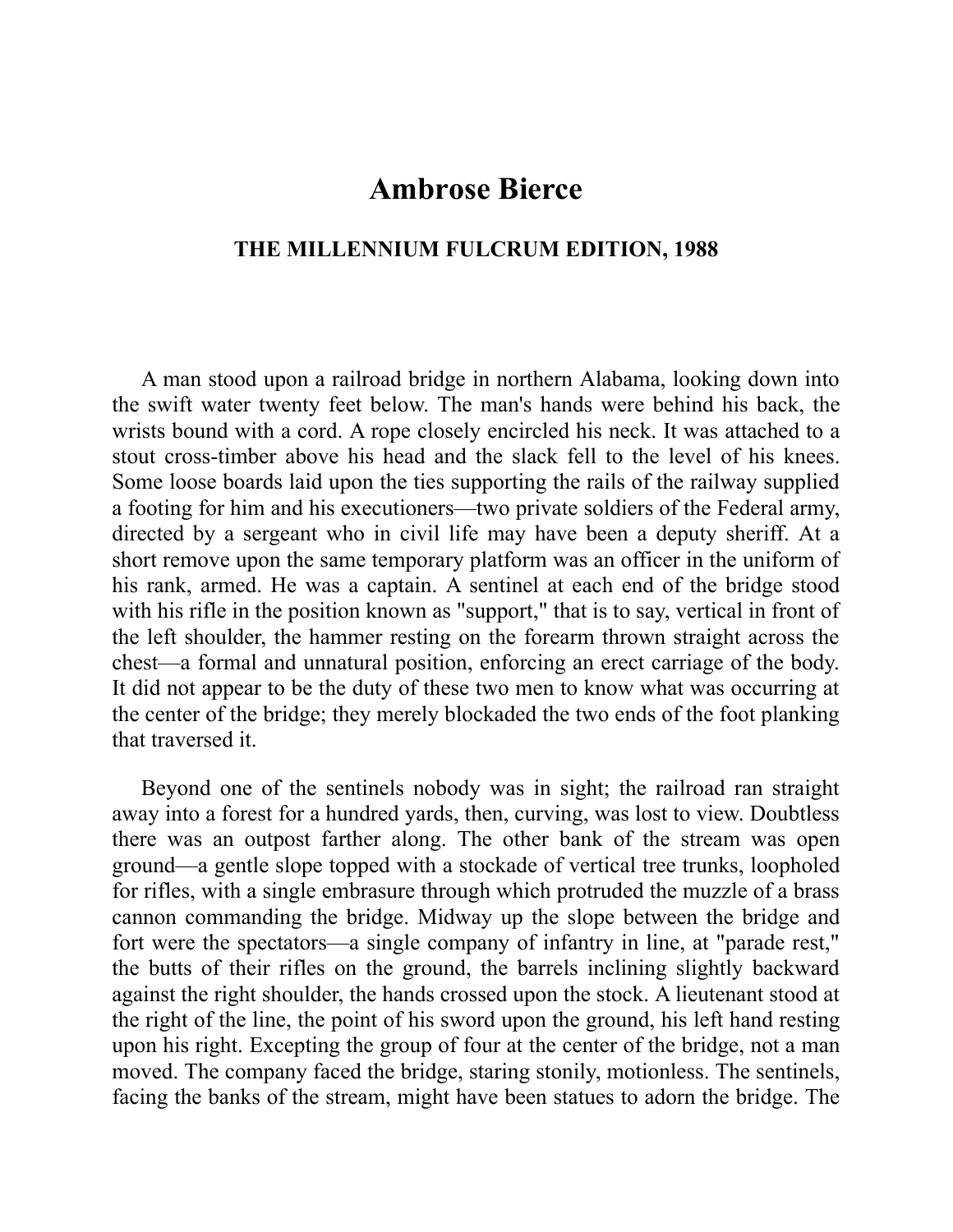captain stood with folded arms, silent, observing the work of his subordinates, but making no sign. Death is a dignitary who when he comes announced is to be received with formal manifestations of respect, even by those most familiar with him. In the code of military etiquette silence and fixity are forms of deference.

The man who was engaged in being hanged was apparently about thirty-five years of age. He was a civilian, if one might judge from his habit, which was that of a planter. His features were good—a straight nose, firm mouth, broad forehead, from which his long, dark hair was combed straight back, falling behind his ears to the collar of his well fitting frock coat. He wore a moustache and pointed beard, but no whiskers; his eyes were large and dark gray, and had a kindly expression which one would hardly have expected in one whose neck was in the hemp. Evidently this was no vulgar assassin. The liberal military code makes provision for hanging many kinds of persons, and gentlemen are not excluded.

The preparations being complete, the two private soldiers stepped aside and each drew away the plank upon which he had been standing. The sergeant turned to the captain, saluted and placed himself immediately behind that officer, who in turn moved apart one pace. These movements left the condemned man and the sergeant standing on the two ends of the same plank, which spanned three of the cross-ties of the bridge. The end upon which the civilian stood almost, but not quite, reached a fourth. This plank had been held in place by the weight of the captain; it was now held by that of the sergeant. At a signal from the former the latter would step aside, the plank would tilt and the condemned man go down between two ties. The arrangement commended itself to his judgement as simple and effective. His face had not been covered nor his eyes bandaged. He looked a moment at his "unsteadfast footing," then let his gaze wander to the swirling water of the stream racing madly beneath his feet. A piece of dancing driftwood caught his attention and his eyes followed it down the current. How slowly it appeared to move! What a sluggish stream!

He closed his eyes in order to fix his last thoughts upon his wife and children. The water, touched to gold by the early sun, the brooding mists under the banks at some distance down the stream, the fort, the soldiers, the piece of drift—all had distracted him. And now he became conscious of a new disturbance. Striking through the thought of his dear ones was sound which he could neither ignore nor understand, a sharp, distinct, metallic percussion like the stroke of a blacksmith's hammer upon the anvil; it had the same ringing quality. He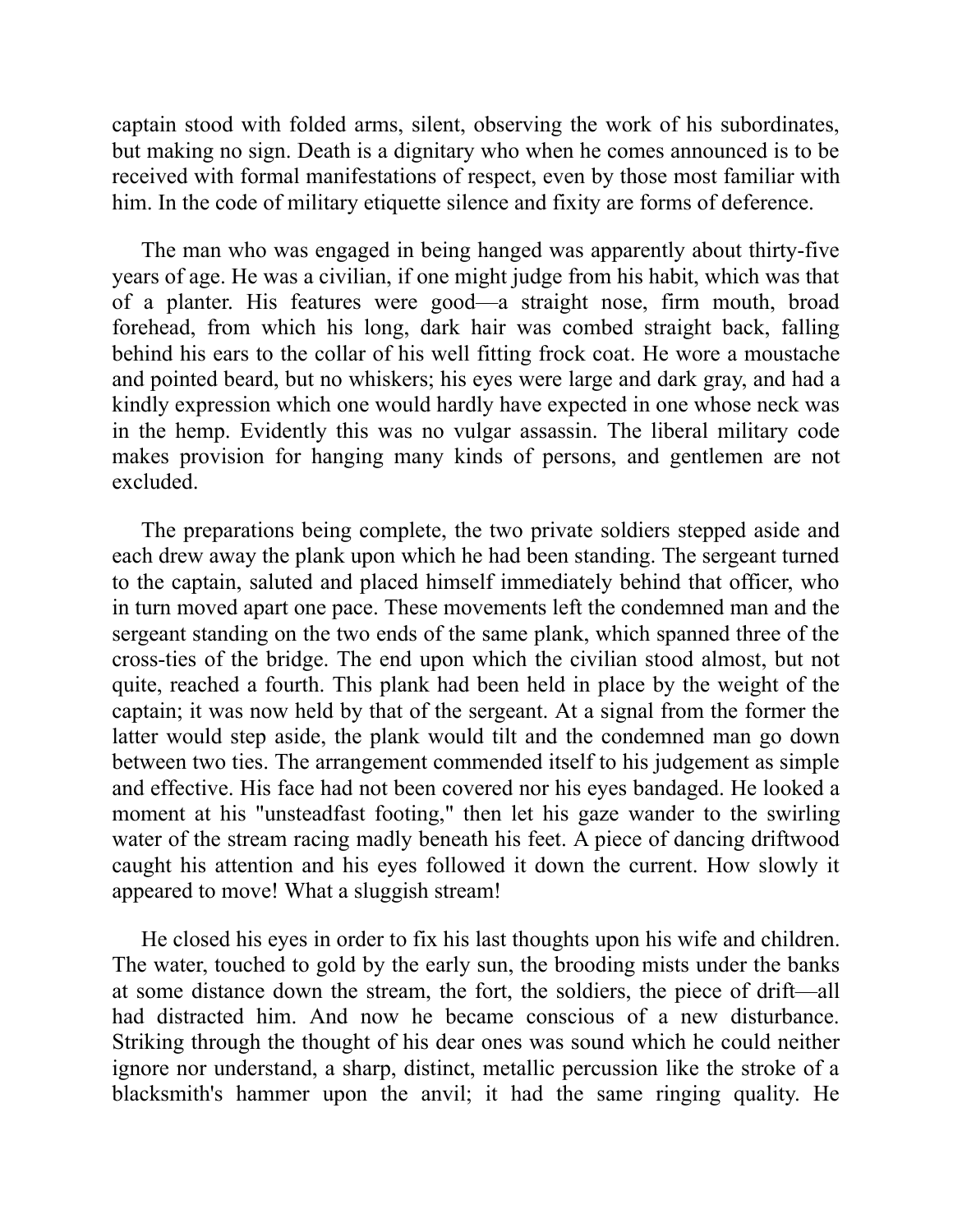wondered what it was, and whether immeasurably distant or near by— it seemed both. Its recurrence was regular, but as slow as the tolling of a death knell. He awaited each new stroke with impatience and—he knew not why apprehension. The intervals of silence grew progressively longer; the delays became maddening. With their greater infrequency the sounds increased in strength and sharpness. They hurt his ear like the thrust of a knife; he feared he would shriek. What he heard was the ticking of his watch.

He unclosed his eyes and saw again the water below him. "If I could free my hands," he thought, "I might throw off the noose and spring into the stream. By diving I could evade the bullets and, swimming vigorously, reach the bank, take to the woods and get away home. My home, thank God, is as yet outside their lines; my wife and little ones are still beyond the invader's farthest advance."

As these thoughts, which have here to be set down in words, were flashed into the doomed man's brain rather than evolved from it the captain nodded to the sergeant. The sergeant stepped aside.

## **II**

Peyton Farquhar was a well to do planter, of an old and highly respected Alabama family. Being a slave owner and like other slave owners a politician, he was naturally an original secessionist and ardently devoted to the Southern cause. Circumstances of an imperious nature, which it is unnecessary to relate here, had prevented him from taking service with that gallant army which had fought the disastrous campaigns ending with the fall of Corinth, and he chafed under the inglorious restraint, longing for the release of his energies, the larger life of the soldier, the opportunity for distinction. That opportunity, he felt, would come, as it comes to all in wartime. Meanwhile he did what he could. No service was too humble for him to perform in the aid of the South, no adventure too perilous for him to undertake if consistent with the character of a civilian who was at heart a soldier, and who in good faith and without too much qualification assented to at least a part of the frankly villainous dictum that all is fair in love and war.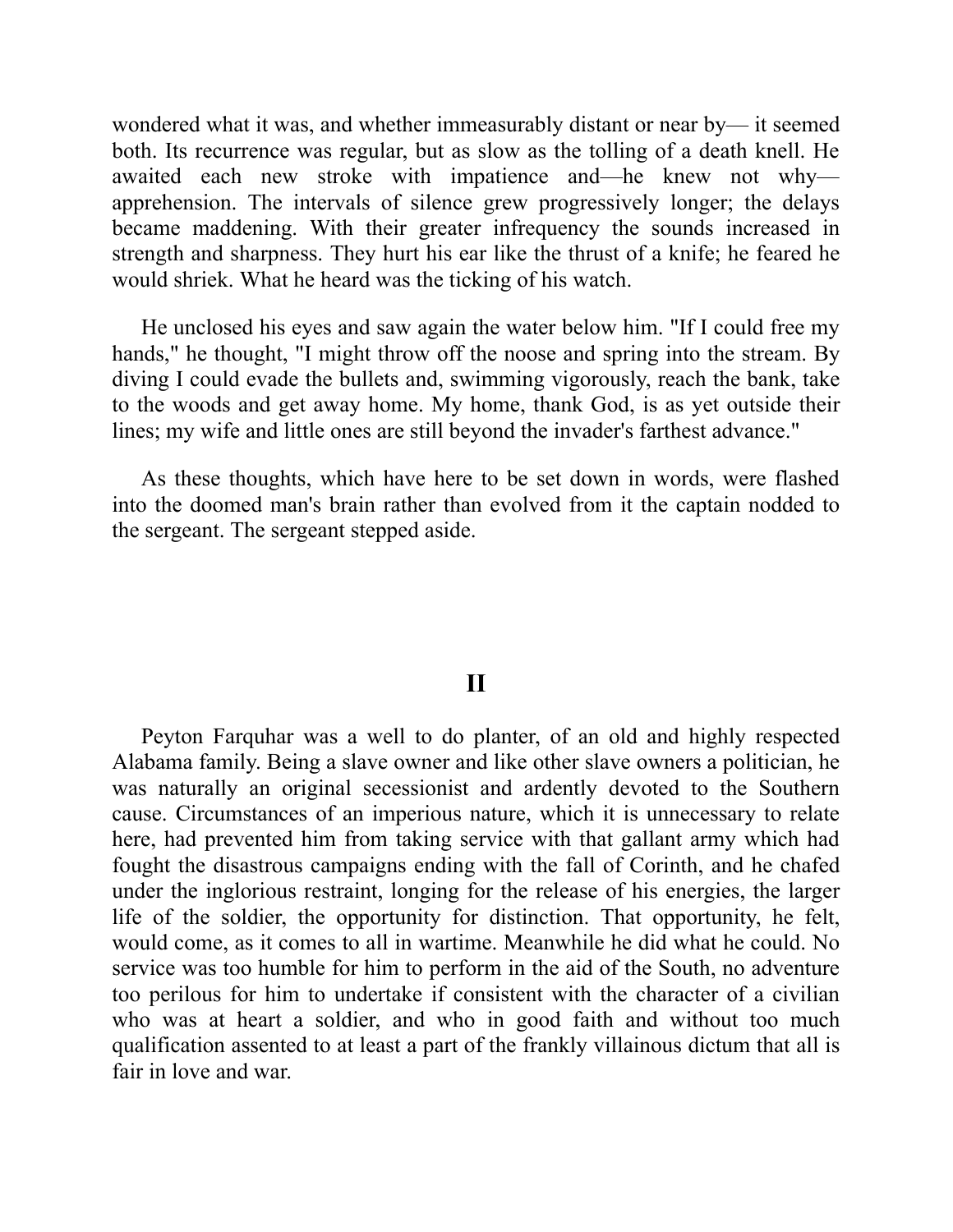One evening while Farquhar and his wife were sitting on a rustic bench near the entrance to his grounds, a gray-clad soldier rode up to the gate and asked for a drink of water. Mrs. Farquhar was only too happy to serve him with her own white hands. While she was fetching the water her husband approached the dusty horseman and inquired eagerly for news from the front.

"The Yanks are repairing the railroads," said the man, "and are getting ready for another advance. They have reached the Owl Creek bridge, put it in order and built a stockade on the north bank. The commandant has issued an order, which is posted everywhere, declaring that any civilian caught interfering with the railroad, its bridges, tunnels, or trains will be summarily hanged. I saw the order"

"How far is it to the Owl Creek bridge?" Farquhar asked.

"About thirty miles."

"Is there no force on this side of the creek?"

"Only a picket post half a mile out, on the railroad, and a single sentinel at this end of the bridge."

"Suppose a man—a civilian and student of hanging—should elude the picket post and perhaps get the better of the sentinel," said Farquhar, smiling, "what could he accomplish?"

The soldier reflected. "I was there a month ago," he replied. "I observed that the flood of last winter had lodged a great quantity of driftwood against the wooden pier at this end of the bridge. It is now dry and would burn like tinder."

The lady had now brought the water, which the soldier drank. He thanked her ceremoniously, bowed to her husband and rode away. An hour later, after nightfall, he repassed the plantation, going northward in the direction from which he had come. He was a Federal scout.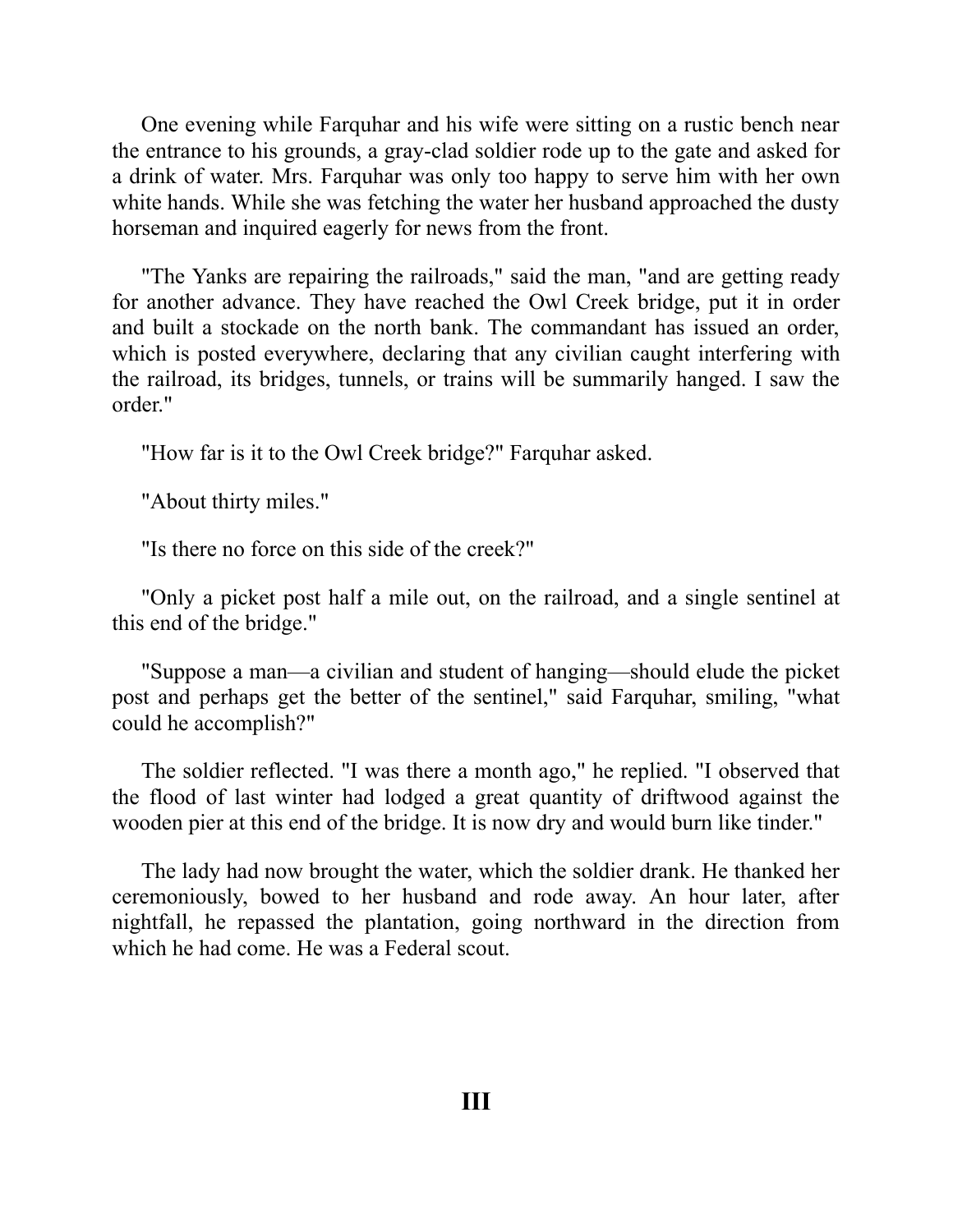As Peyton Farquhar fell straight downward through the bridge he lost consciousness and was as one already dead. From this state he was awakened ages later, it seemed to him—by the pain of a sharp pressure upon his throat, followed by a sense of suffocation. Keen, poignant agonies seemed to shoot from his neck downward through every fiber of his body and limbs. These pains appeared to flash along well defined lines of ramification and to beat with an inconceivably rapid periodicity. They seemed like streams of pulsating fire heating him to an intolerable temperature. As to his head, he was conscious of nothing but a feeling of fullness—of congestion. These sensations were unaccompanied by thought. The intellectual part of his nature was already effaced; he had power only to feel, and feeling was torment. He was conscious of motion. Encompassed in a luminous cloud, of which he was now merely the fiery heart, without material substance, he swung through unthinkable arcs of oscillation, like a vast pendulum. Then all at once, with terrible suddenness, the light about him shot upward with the noise of a loud splash; a frightful roaring was in his ears, and all was cold and dark. The power of thought was restored; he knew that the rope had broken and he had fallen into the stream. There was no additional strangulation; the noose about his neck was already suffocating him and kept the water from his lungs. To die of hanging at the bottom of a river! the idea seemed to him ludicrous. He opened his eyes in the darkness and saw above him a gleam of light, but how distant, how inaccessible! He was still sinking, for the light became fainter and fainter until it was a mere glimmer. Then it began to grow and brighten, and he knew that he was rising toward the surface—knew it with reluctance, for he was now very comfortable. "To be hanged and drowned," he thought, "that is not so bad; but I do not wish to be shot. No; I will not be shot; that is not fair."

He was not conscious of an effort, but a sharp pain in his wrist apprised him that he was trying to free his hands. He gave the struggle his attention, as an idler might observe the feat of a juggler, without interest in the outcome. What splendid effort!—what magnificent, what superhuman strength! Ah, that was a fine endeavor! Bravo! The cord fell away; his arms parted and floated upward, the hands dimly seen on each side in the growing light. He watched them with a new interest as first one and then the other pounced upon the noose at his neck. They tore it away and thrust it fiercely aside, its undulations resembling those of a water snake. "Put it back, put it back!" He thought he shouted these words to his hands, for the undoing of the noose had been succeeded by the direst pang that he had yet experienced. His neck ached horribly; his brain was on fire, his heart, which had been fluttering faintly, gave a great leap, trying to force itself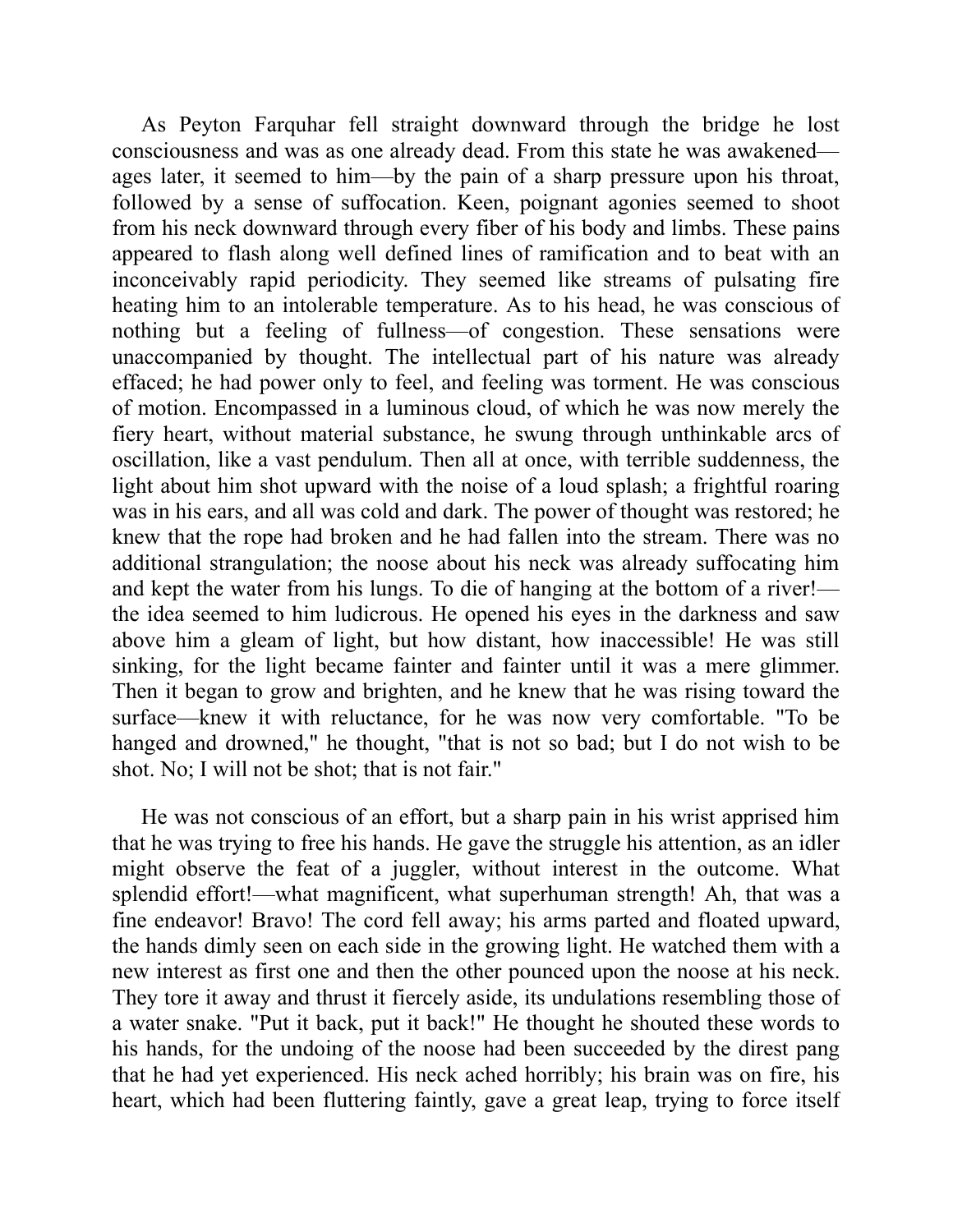out at his mouth. His whole body was racked and wrenched with an insupportable anguish! But his disobedient hands gave no heed to the command. They beat the water vigorously with quick, downward strokes, forcing him to the surface. He felt his head emerge; his eyes were blinded by the sunlight; his chest expanded convulsively, and with a supreme and crowning agony his lungs engulfed a great draught of air, which instantly he expelled in a shriek!

He was now in full possession of his physical senses. They were, indeed, preternaturally keen and alert. Something in the awful disturbance of his organic system had so exalted and refined them that they made record of things never before perceived. He felt the ripples upon his face and heard their separate sounds as they struck. He looked at the forest on the bank of the stream, saw the individual trees, the leaves and the veining of each leaf—he saw the very insects upon them: the locusts, the brilliant bodied flies, the gray spiders stretching their webs from twig to twig. He noted the prismatic colors in all the dewdrops upon a million blades of grass. The humming of the gnats that danced above the eddies of the stream, the beating of the dragon flies' wings, the strokes of the water spiders' legs, like oars which had lifted their boat—all these made audible music. A fish slid along beneath his eyes and he heard the rush of its body parting the water.

He had come to the surface facing down the stream; in a moment the visible world seemed to wheel slowly round, himself the pivotal point, and he saw the bridge, the fort, the soldiers upon the bridge, the captain, the sergeant, the two privates, his executioners. They were in silhouette against the blue sky. They shouted and gesticulated, pointing at him. The captain had drawn his pistol, but did not fire; the others were unarmed. Their movements were grotesque and horrible, their forms gigantic.

Suddenly he heard a sharp report and something struck the water smartly within a few inches of his head, spattering his face with spray. He heard a second report, and saw one of the sentinels with his rifle at his shoulder, a light cloud of blue smoke rising from the muzzle. The man in the water saw the eye of the man on the bridge gazing into his own through the sights of the rifle. He observed that it was a gray eye and remembered having read that gray eyes were keenest, and that all famous marksmen had them. Nevertheless, this one had missed.

A counter-swirl had caught Farquhar and turned him half round; he was again looking at the forest on the bank opposite the fort. The sound of a clear, high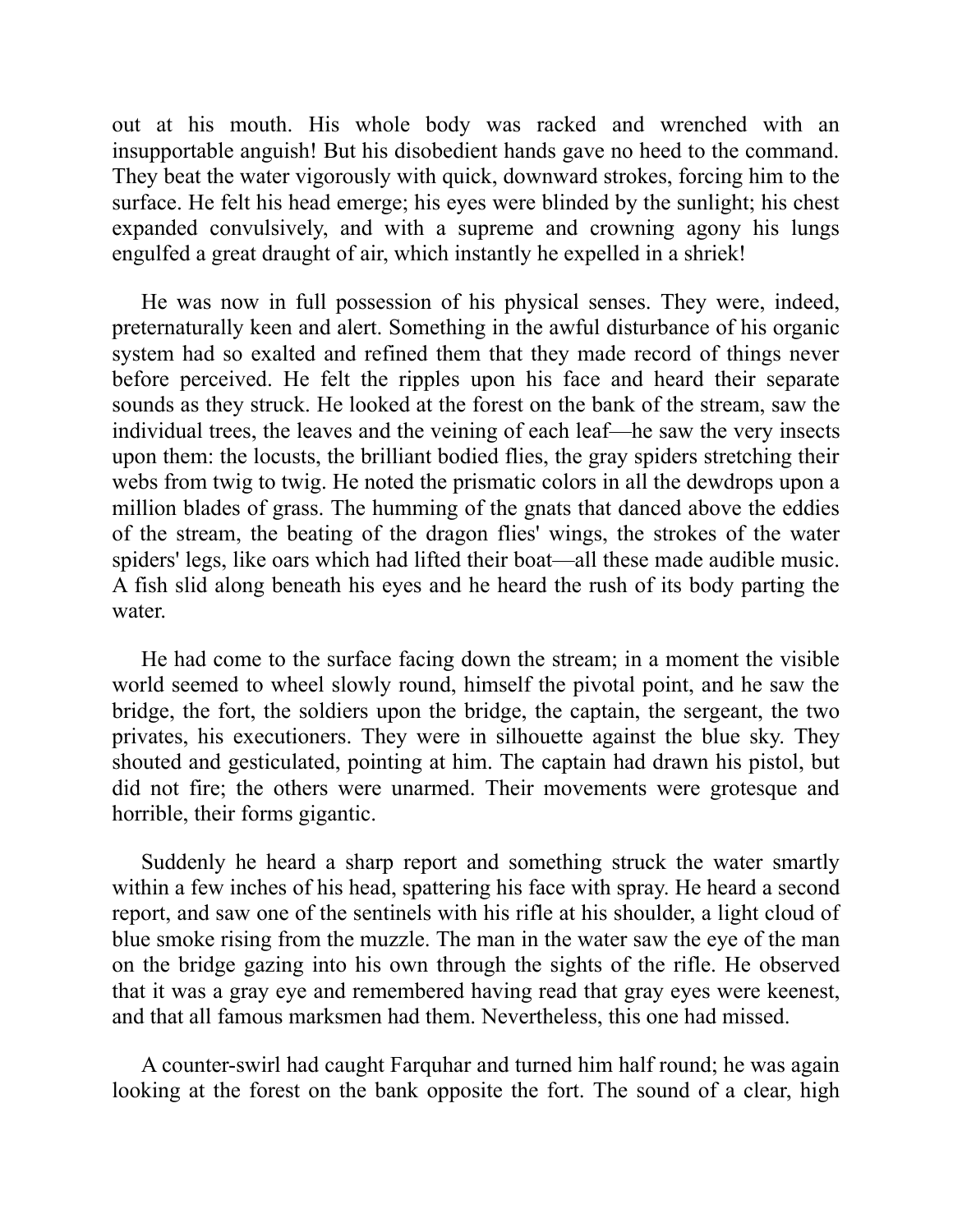voice in a monotonous singsong now rang out behind him and came across the water with a distinctness that pierced and subdued all other sounds, even the beating of the ripples in his ears. Although no soldier, he had frequented camps enough to know the dread significance of that deliberate, drawling, aspirated chant; the lieutenant on shore was taking a part in the morning's work. How coldly and pitilessly—with what an even, calm intonation, presaging, and enforcing tranquility in the men—with what accurately measured interval fell those cruel words:

"Company!… Attention!… Shoulder arms!… Ready!… Aim!… Fire!"

Farquhar dived—dived as deeply as he could. The water roared in his ears like the voice of Niagara, yet he heard the dull thunder of the volley and, rising again toward the surface, met shining bits of metal, singularly flattened, oscillating slowly downward. Some of them touched him on the face and hands, then fell away, continuing their descent. One lodged between his collar and neck; it was uncomfortably warm and he snatched it out.

As he rose to the surface, gasping for breath, he saw that he had been a long time under water; he was perceptibly farther downstream—nearer to safety. The soldiers had almost finished reloading; the metal ramrods flashed all at once in the sunshine as they were drawn from the barrels, turned in the air, and thrust into their sockets. The two sentinels fired again, independently and ineffectually.

The hunted man saw all this over his shoulder; he was now swimming vigorously with the current. His brain was as energetic as his arms and legs; he thought with the rapidity of lightning:

"The officer," he reasoned, "will not make that martinet's error a second time. It is as easy to dodge a volley as a single shot. He has probably already given the command to fire at will. God help me, I cannot dodge them all!"

An appalling splash within two yards of him was followed by a loud, rushing sound, DIMINUENDO, which seemed to travel back through the air to the fort and died in an explosion which stirred the very river to its deeps! A rising sheet of water curved over him, fell down upon him, blinded him, strangled him! The cannon had taken an hand in the game. As he shook his head free from the commotion of the smitten water he heard the deflected shot humming through the air ahead, and in an instant it was cracking and smashing the branches in the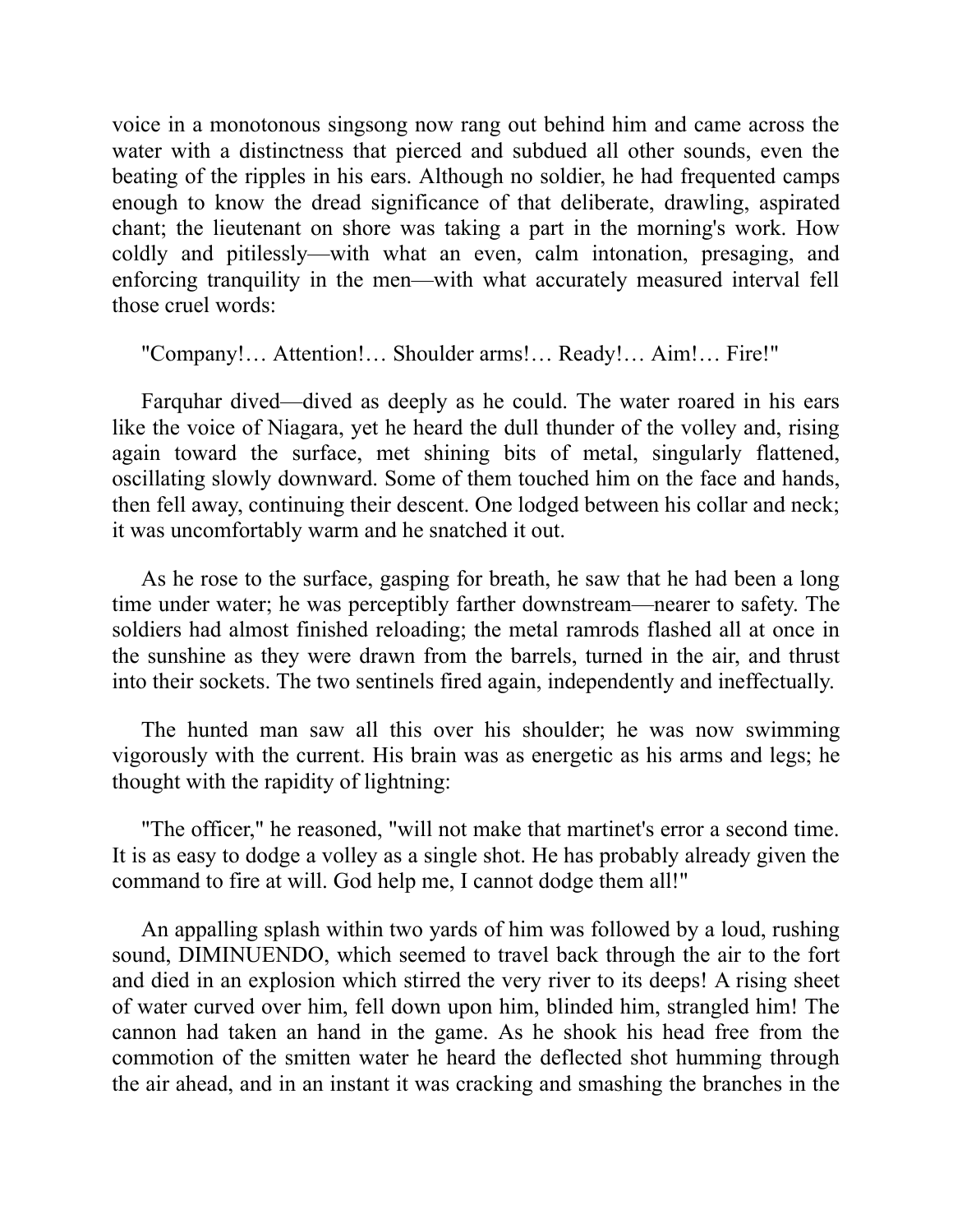forest beyond.

"They will not do that again," he thought; "the next time they will use a charge of grape. I must keep my eye upon the gun; the smoke will apprise me the report arrives too late; it lags behind the missile. That is a good gun."

Suddenly he felt himself whirled round and round—spinning like a top. The water, the banks, the forests, the now distant bridge, fort and men, all were commingled and blurred. Objects were represented by their colors only; circular horizontal streaks of color—that was all he saw. He had been caught in a vortex and was being whirled on with a velocity of advance and gyration that made him giddy and sick. In few moments he was flung upon the gravel at the foot of the left bank of the stream—the southern bank—and behind a projecting point which concealed him from his enemies. The sudden arrest of his motion, the abrasion of one of his hands on the gravel, restored him, and he wept with delight. He dug his fingers into the sand, threw it over himself in handfuls and audibly blessed it. It looked like diamonds, rubies, emeralds; he could think of nothing beautiful which it did not resemble. The trees upon the bank were giant garden plants; he noted a definite order in their arrangement, inhaled the fragrance of their blooms. A strange roseate light shone through the spaces among their trunks and the wind made in their branches the music of AEolian harps. He had not wish to perfect his escape—he was content to remain in that enchanting spot until retaken.

A whiz and a rattle of grapeshot among the branches high above his head roused him from his dream. The baffled cannoneer had fired him a random farewell. He sprang to his feet, rushed up the sloping bank, and plunged into the forest.

All that day he traveled, laying his course by the rounding sun. The forest seemed interminable; nowhere did he discover a break in it, not even a woodman's road. He had not known that he lived in so wild a region. There was something uncanny in the revelation.

By nightfall he was fatigued, footsore, famished. The thought of his wife and children urged him on. At last he found a road which led him in what he knew to be the right direction. It was as wide and straight as a city street, yet it seemed untraveled. No fields bordered it, no dwelling anywhere. Not so much as the barking of a dog suggested human habitation. The black bodies of the trees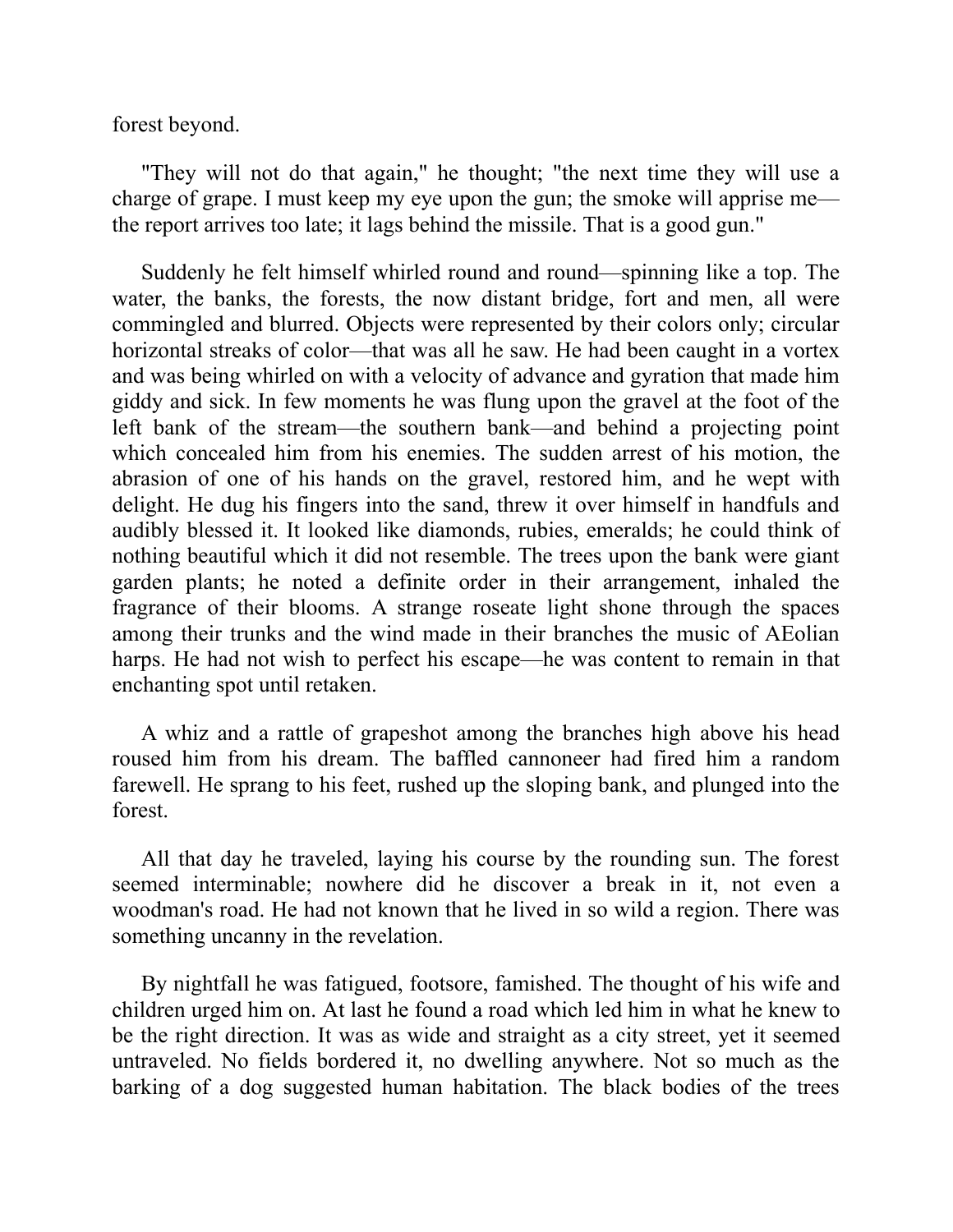formed a straight wall on both sides, terminating on the horizon in a point, like a diagram in a lesson in perspective. Overhead, as he looked up through this rift in the wood, shone great golden stars looking unfamiliar and grouped in strange constellations. He was sure they were arranged in some order which had a secret and malign significance. The wood on either side was full of singular noises, among which—once, twice, and again—he distinctly heard whispers in an unknown tongue.

His neck was in pain and lifting his hand to it found it horribly swollen. He knew that it had a circle of black where the rope had bruised it. His eyes felt congested; he could no longer close them. His tongue was swollen with thirst; he relieved its fever by thrusting it forward from between his teeth into the cold air. How softly the turf had carpeted the untraveled avenue—he could no longer feel the roadway beneath his feet!

Doubtless, despite his suffering, he had fallen asleep while walking, for now he sees another scene—perhaps he has merely recovered from a delirium. He stands at the gate of his own home. All is as he left it, and all bright and beautiful in the morning sunshine. He must have traveled the entire night. As he pushes open the gate and passes up the wide white walk, he sees a flutter of female garments; his wife, looking fresh and cool and sweet, steps down from the veranda to meet him. At the bottom of the steps she stands waiting, with a smile of ineffable joy, an attitude of matchless grace and dignity. Ah, how beautiful she is! He springs forwards with extended arms. As he is about to clasp her he feels a stunning blow upon the back of the neck; a blinding white light blazes all about him with a sound like the shock of a cannon—then all is darkness and silence!

Peyton Farquhar was dead; his body, with a broken neck, swung gently from side to side beneath the timbers of the Owl Creek bridge.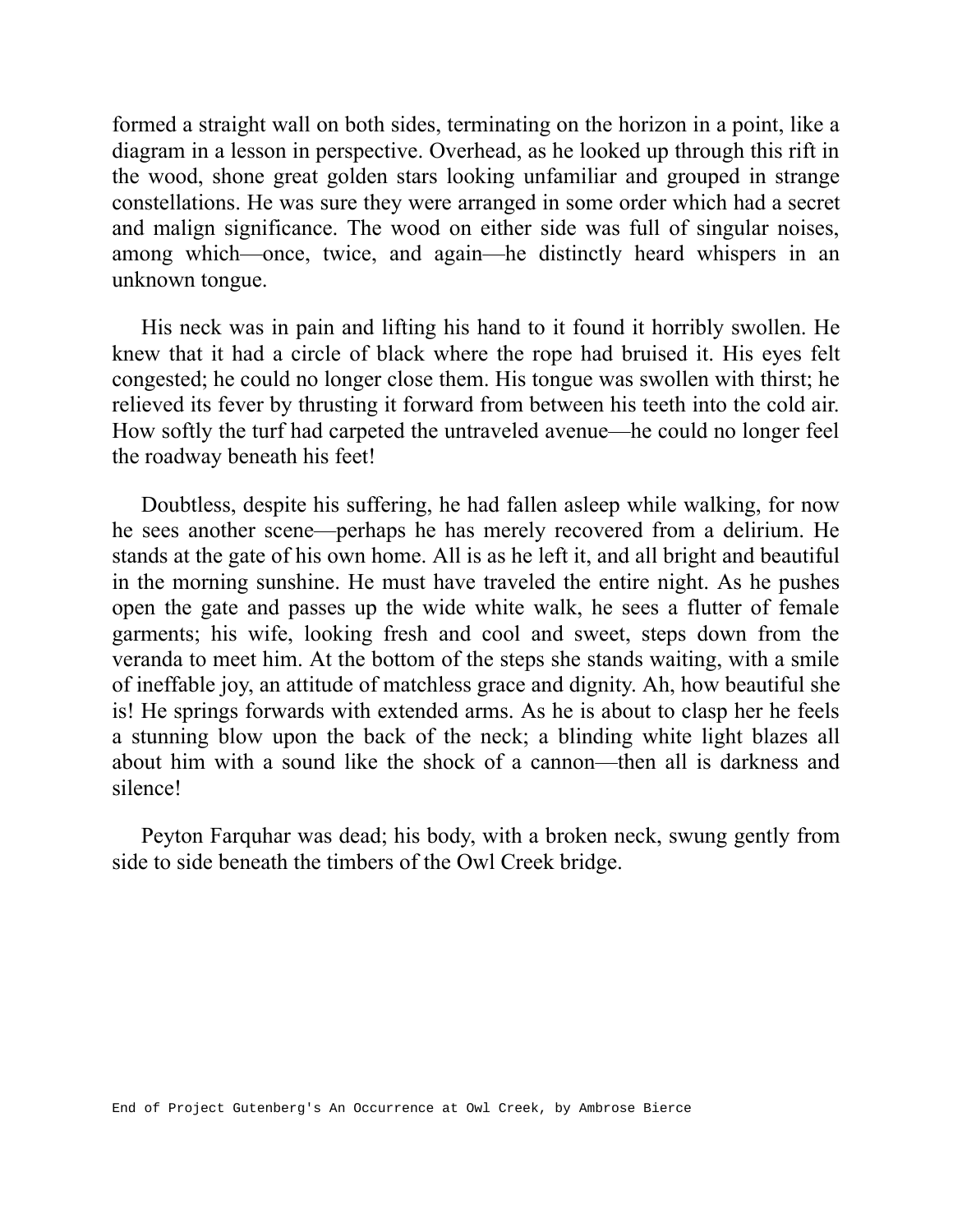\*\*\* END OF THIS PROJECT GUTENBERG EBOOK AN OCCURRENCE AT OWL CREEK \*\*\*

\*\*\*\*\* This file should be named 375-h.htm or 375-h.zip \*\*\*\*\* This and all associated files of various formats will be found in: http://www.gutenberg.org/3/7/375/

Updated editions will replace the previous one--the old editions will be renamed.

Creating the works from public domain print editions means that no one owns a United States copyright in these works, so the Foundation (and you!) can copy and distribute it in the United States without permission and without paying copyright royalties. Special rules, set forth in the General Terms of Use part of this license, apply to copying and distributing Project Gutenberg-tm electronic works to protect the PROJECT GUTENBERG-tm concept and trademark. Project Gutenberg is a registered trademark, and may not be used if you charge for the eBooks, unless you receive specific permission. If you do not charge anything for copies of this eBook, complying with the rules is very easy. You may use this eBook for nearly any purpose such as creation of derivative works, reports, performances and research. They may be modified and printed and given away--you may do practically ANYTHING with public domain eBooks. Redistribution is subject to the trademark license, especially commercial redistribution.

\*\*\* START: FULL LICENSE \*\*\*

THE FULL PROJECT GUTENBERG LICENSE PLEASE READ THIS BEFORE YOU DISTRIBUTE OR USE THIS WORK

To protect the Project Gutenberg-tm mission of promoting the free distribution of electronic works, by using or distributing this work (or any other work associated in any way with the phrase "Project Gutenberg"), you agree to comply with all the terms of the Full Project Gutenberg-tm License (available with this file or online at http://gutenberg.net/license).

Section 1. General Terms of Use and Redistributing Project Gutenberg-tm electronic works

1.A. By reading or using any part of this Project Gutenberg-tm electronic work, you indicate that you have read, understand, agree to and accept all the terms of this license and intellectual property (trademark/copyright) agreement. If you do not agree to abide by all the terms of this agreement, you must cease using and return or destroy all copies of Project Gutenberg-tm electronic works in your possession. If you paid a fee for obtaining a copy of or access to a Project Gutenberg-tm electronic work and you do not agree to be bound by the terms of this agreement, you may obtain a refund from the person or entity to whom you paid the fee as set forth in paragraph 1.E.8.

1.B. "Project Gutenberg" is a registered trademark. It may only be used on or associated in any way with an electronic work by people who agree to be bound by the terms of this agreement. There are a few things that you can do with most Project Gutenberg-tm electronic works even without complying with the full terms of this agreement. See paragraph 1.C below. There are a lot of things you can do with Project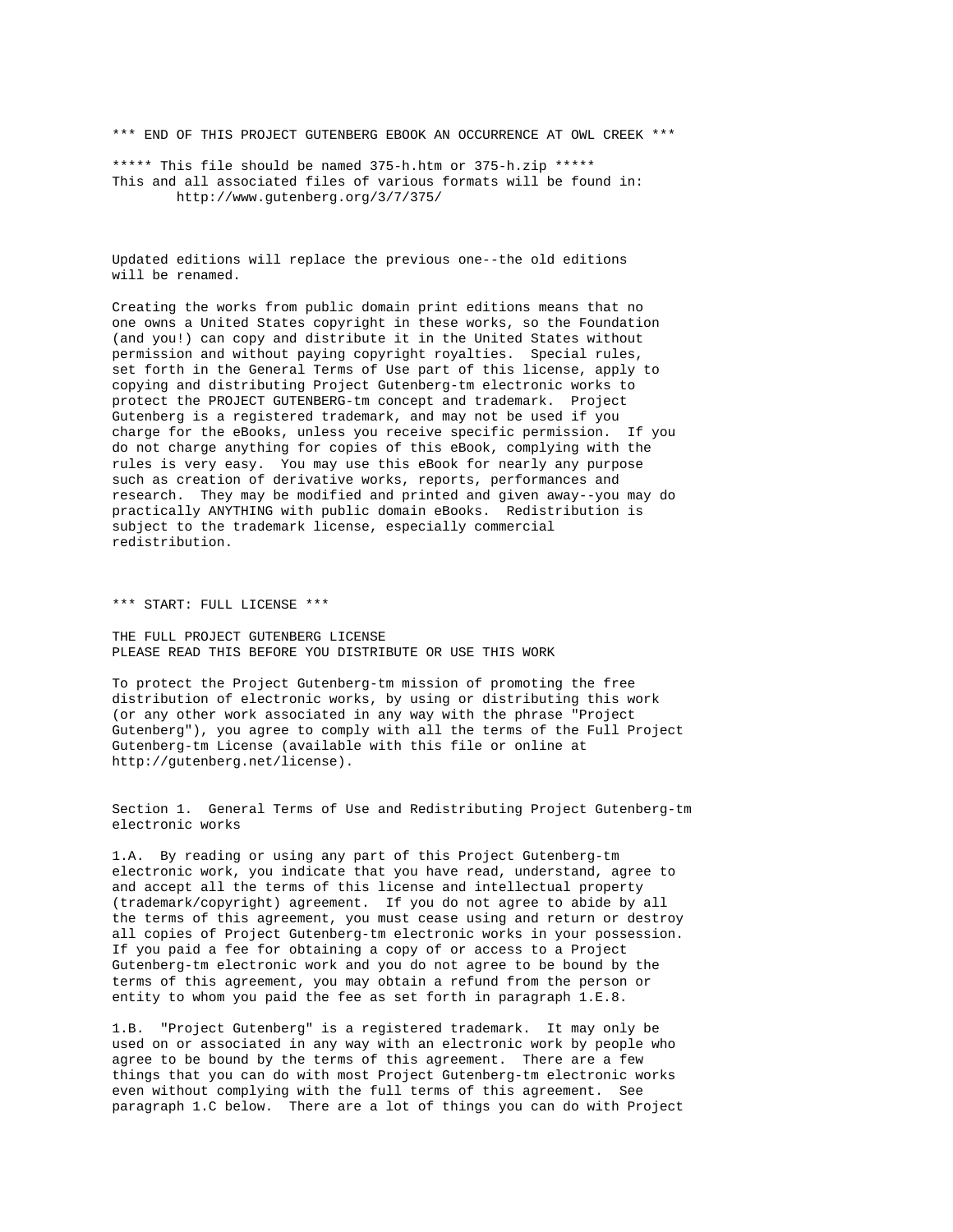Gutenberg-tm electronic works if you follow the terms of this agreement and help preserve free future access to Project Gutenberg-tm electronic works. See paragraph 1.E below.

1.C. The Project Gutenberg Literary Archive Foundation ("the Foundation" or PGLAF), owns a compilation copyright in the collection of Project Gutenberg-tm electronic works. Nearly all the individual works in the collection are in the public domain in the United States. If an individual work is in the public domain in the United States and you are located in the United States, we do not claim a right to prevent you from copying, distributing, performing, displaying or creating derivative works based on the work as long as all references to Project Gutenberg are removed. Of course, we hope that you will support the Project Gutenberg-tm mission of promoting free access to electronic works by freely sharing Project Gutenberg-tm works in compliance with the terms of this agreement for keeping the Project Gutenberg-tm name associated with the work. You can easily comply with the terms of this agreement by keeping this work in the same format with its attached full Project Gutenberg-tm License when you share it without charge with others.

1.D. The copyright laws of the place where you are located also govern what you can do with this work. Copyright laws in most countries are in a constant state of change. If you are outside the United States, check the laws of your country in addition to the terms of this agreement before downloading, copying, displaying, performing, distributing or creating derivative works based on this work or any other Project Gutenberg-tm work. The Foundation makes no representations concerning the copyright status of any work in any country outside the United States.

1.E. Unless you have removed all references to Project Gutenberg:

1.E.1. The following sentence, with active links to, or other immediate access to, the full Project Gutenberg-tm License must appear prominently whenever any copy of a Project Gutenberg-tm work (any work on which the phrase "Project Gutenberg" appears, or with which the phrase "Project Gutenberg" is associated) is accessed, displayed, performed, viewed, copied or distributed:

This eBook is for the use of anyone anywhere at no cost and with almost no restrictions whatsoever. You may copy it, give it away or re-use it under the terms of the Project Gutenberg License included with this eBook or online at www.gutenberg.net

1.E.2. If an individual Project Gutenberg-tm electronic work is derived from the public domain (does not contain a notice indicating that it is posted with permission of the copyright holder), the work can be copied and distributed to anyone in the United States without paying any fees or charges. If you are redistributing or providing access to a work with the phrase "Project Gutenberg" associated with or appearing on the work, you must comply either with the requirements of paragraphs 1.E.1 through 1.E.7 or obtain permission for the use of the work and the Project Gutenberg-tm trademark as set forth in paragraphs 1.E.8 or 1.E.9.

1.E.3. If an individual Project Gutenberg-tm electronic work is posted with the permission of the copyright holder, your use and distribution must comply with both paragraphs 1.E.1 through 1.E.7 and any additional terms imposed by the copyright holder. Additional terms will be linked to the Project Gutenberg-tm License for all works posted with the permission of the copyright holder found at the beginning of this work.

1.E.4. Do not unlink or detach or remove the full Project Gutenberg-tm License terms from this work, or any files containing a part of this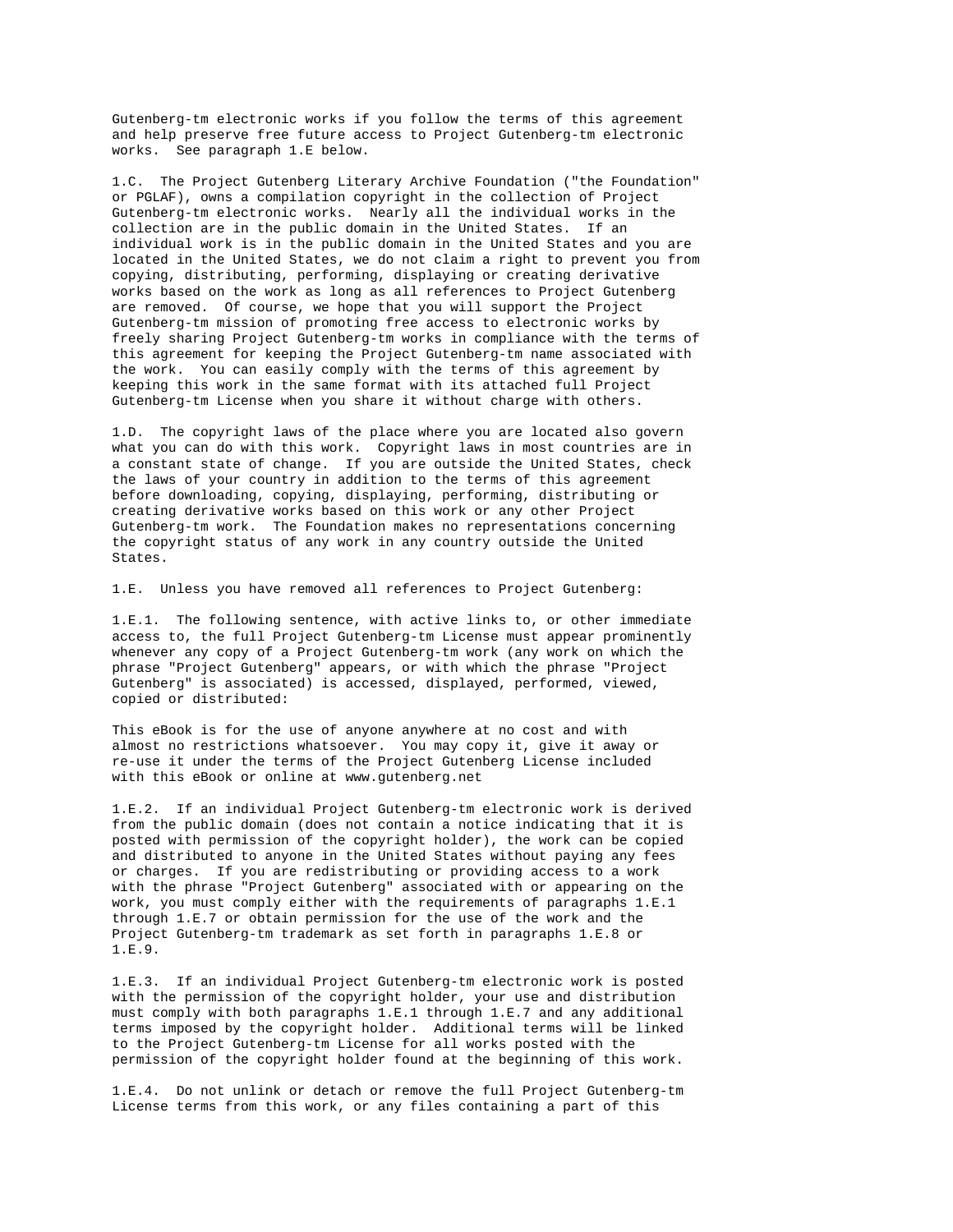work or any other work associated with Project Gutenberg-tm.

1.E.5. Do not copy, display, perform, distribute or redistribute this electronic work, or any part of this electronic work, without prominently displaying the sentence set forth in paragraph 1.E.1 with active links or immediate access to the full terms of the Project Gutenberg-tm License.

1.E.6. You may convert to and distribute this work in any binary, compressed, marked up, nonproprietary or proprietary form, including any word processing or hypertext form. However, if you provide access to or distribute copies of a Project Gutenberg-tm work in a format other than "Plain Vanilla ASCII" or other format used in the official version posted on the official Project Gutenberg-tm web site (www.gutenberg.net), you must, at no additional cost, fee or expense to the user, provide a copy, a means of exporting a copy, or a means of obtaining a copy upon request, of the work in its original "Plain Vanilla ASCII" or other form. Any alternate format must include the full Project Gutenberg-tm License as specified in paragraph 1.E.1.

1.E.7. Do not charge a fee for access to, viewing, displaying, performing, copying or distributing any Project Gutenberg-tm works unless you comply with paragraph 1.E.8 or 1.E.9.

1.E.8. You may charge a reasonable fee for copies of or providing access to or distributing Project Gutenberg-tm electronic works provided that

- You pay a royalty fee of 20% of the gross profits you derive from the use of Project Gutenberg-tm works calculated using the method you already use to calculate your applicable taxes. The fee is owed to the owner of the Project Gutenberg-tm trademark, but he has agreed to donate royalties under this paragraph to the Project Gutenberg Literary Archive Foundation. Royalty payments must be paid within 60 days following each date on which you prepare (or are legally required to prepare) your periodic tax returns. Royalty payments should be clearly marked as such and sent to the Project Gutenberg Literary Archive Foundation at the address specified in Section 4, "Information about donations to the Project Gutenberg Literary Archive Foundation."
- You provide a full refund of any money paid by a user who notifies you in writing (or by e-mail) within 30 days of receipt that s/he does not agree to the terms of the full Project Gutenberg-tm License. You must require such a user to return or destroy all copies of the works possessed in a physical medium and discontinue all use of and all access to other copies of Project Gutenberg-tm works.
- You provide, in accordance with paragraph 1.F.3, a full refund of any money paid for a work or a replacement copy, if a defect in the electronic work is discovered and reported to you within 90 days of receipt of the work.
- You comply with all other terms of this agreement for free distribution of Project Gutenberg-tm works.

1.E.9. If you wish to charge a fee or distribute a Project Gutenberg-tm electronic work or group of works on different terms than are set forth in this agreement, you must obtain permission in writing from both the Project Gutenberg Literary Archive Foundation and Michael Hart, the owner of the Project Gutenberg-tm trademark. Contact the Foundation as set forth in Section 3 below.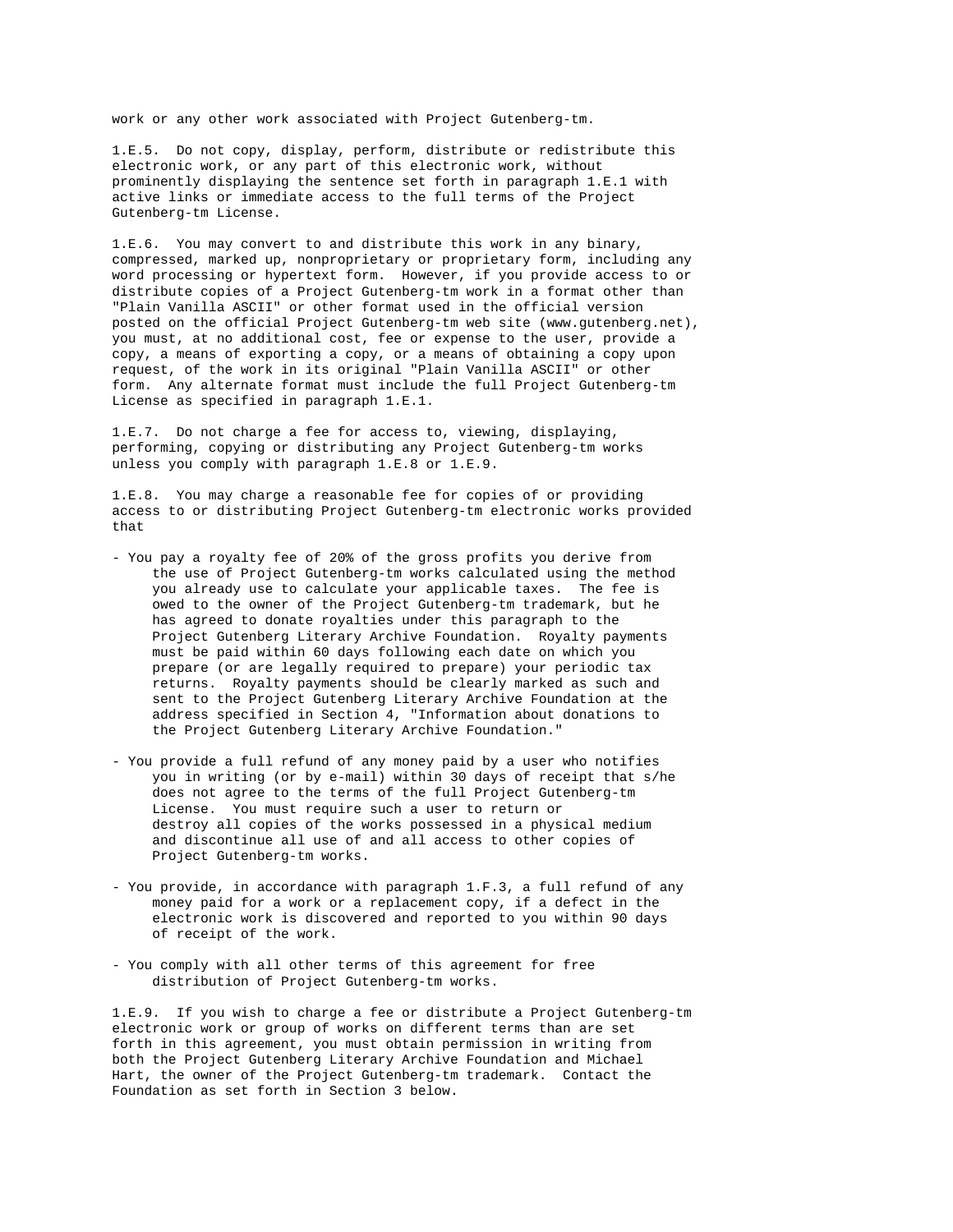1.F.1. Project Gutenberg volunteers and employees expend considerable effort to identify, do copyright research on, transcribe and proofread public domain works in creating the Project Gutenberg-tm collection. Despite these efforts, Project Gutenberg-tm electronic works, and the medium on which they may be stored, may contain "Defects," such as, but not limited to, incomplete, inaccurate or corrupt data, transcription errors, a copyright or other intellectual property infringement, a defective or damaged disk or other medium, a computer virus, or computer codes that damage or cannot be read by your equipment.

1.F.2. LIMITED WARRANTY, DISCLAIMER OF DAMAGES - Except for the "Right of Replacement or Refund" described in paragraph 1.F.3, the Project Gutenberg Literary Archive Foundation, the owner of the Project Gutenberg-tm trademark, and any other party distributing a Project Gutenberg-tm electronic work under this agreement, disclaim all liability to you for damages, costs and expenses, including legal fees. YOU AGREE THAT YOU HAVE NO REMEDIES FOR NEGLIGENCE, STRICT LIABILITY, BREACH OF WARRANTY OR BREACH OF CONTRACT EXCEPT THOSE PROVIDED IN PARAGRAPH F3. YOU AGREE THAT THE FOUNDATION, THE TRADEMARK OWNER, AND ANY DISTRIBUTOR UNDER THIS AGREEMENT WILL NOT BE LIABLE TO YOU FOR ACTUAL, DIRECT, INDIRECT, CONSEQUENTIAL, PUNITIVE OR INCIDENTAL DAMAGES EVEN IF YOU GIVE NOTICE OF THE POSSIBILITY OF SUCH DAMAGE.

1.F.3. LIMITED RIGHT OF REPLACEMENT OR REFUND - If you discover a defect in this electronic work within 90 days of receiving it, you can receive a refund of the money (if any) you paid for it by sending a written explanation to the person you received the work from. If you received the work on a physical medium, you must return the medium with your written explanation. The person or entity that provided you with the defective work may elect to provide a replacement copy in lieu of a refund. If you received the work electronically, the person or entity providing it to you may choose to give you a second opportunity to receive the work electronically in lieu of a refund. If the second copy is also defective, you may demand a refund in writing without further opportunities to fix the problem.

1.F.4. Except for the limited right of replacement or refund set forth in paragraph 1.F.3, this work is provided to you 'AS-IS' WITH NO OTHER WARRANTIES OF ANY KIND, EXPRESS OR IMPLIED, INCLUDING BUT NOT LIMITED TO WARRANTIES OF MERCHANTIBILITY OR FITNESS FOR ANY PURPOSE.

1.F.5. Some states do not allow disclaimers of certain implied warranties or the exclusion or limitation of certain types of damages. If any disclaimer or limitation set forth in this agreement violates the law of the state applicable to this agreement, the agreement shall be interpreted to make the maximum disclaimer or limitation permitted by the applicable state law. The invalidity or unenforceability of any provision of this agreement shall not void the remaining provisions.

1.F.6. INDEMNITY - You agree to indemnify and hold the Foundation, the trademark owner, any agent or employee of the Foundation, anyone providing copies of Project Gutenberg-tm electronic works in accordance with this agreement, and any volunteers associated with the production, promotion and distribution of Project Gutenberg-tm electronic works, harmless from all liability, costs and expenses, including legal fees, that arise directly or indirectly from any of the following which you do or cause to occur: (a) distribution of this or any Project Gutenberg-tm work, (b) alteration, modification, or additions or deletions to any Project Gutenberg-tm work, and (c) any Defect you cause.

### 1.F.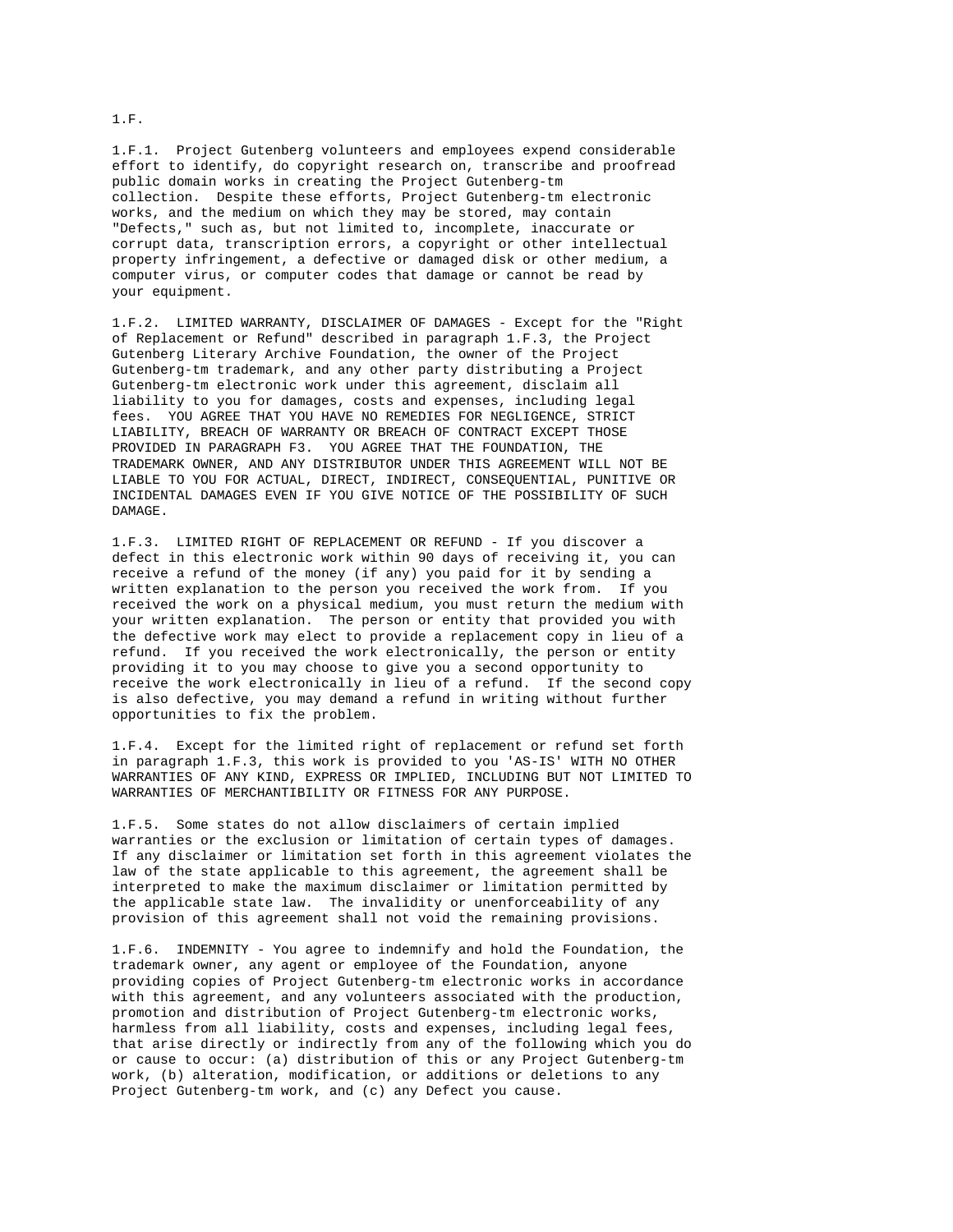Section 2. Information about the Mission of Project Gutenberg-tm

Project Gutenberg-tm is synonymous with the free distribution of electronic works in formats readable by the widest variety of computers including obsolete, old, middle-aged and new computers. It exists because of the efforts of hundreds of volunteers and donations from people in all walks of life.

Volunteers and financial support to provide volunteers with the assistance they need, is critical to reaching Project Gutenberg-tm's goals and ensuring that the Project Gutenberg-tm collection will remain freely available for generations to come. In 2001, the Project Gutenberg Literary Archive Foundation was created to provide a secure and permanent future for Project Gutenberg-tm and future generations. To learn more about the Project Gutenberg Literary Archive Foundation and how your efforts and donations can help, see Sections 3 and 4 and the Foundation web page at http://www.pglaf.org.

Section 3. Information about the Project Gutenberg Literary Archive Foundation

The Project Gutenberg Literary Archive Foundation is a non profit 501(c)(3) educational corporation organized under the laws of the state of Mississippi and granted tax exempt status by the Internal Revenue Service. The Foundation's EIN or federal tax identification number is  $64-6221541$ . Its  $501(c)(3)$  letter is posted at http://pglaf.org/fundraising. Contributions to the Project Gutenberg Literary Archive Foundation are tax deductible to the full extent permitted by U.S. federal laws and your state's laws.

The Foundation's principal office is located at 4557 Melan Dr. S. Fairbanks, AK, 99712., but its volunteers and employees are scattered throughout numerous locations. Its business office is located at 809 North 1500 West, Salt Lake City, UT 84116, (801) 596-1887, email business@pglaf.org. Email contact links and up to date contact information can be found at the Foundation's web site and official page at http://pglaf.org

For additional contact information: Dr. Gregory B. Newby Chief Executive and Director gbnewby@pglaf.org

Section 4. Information about Donations to the Project Gutenberg Literary Archive Foundation

Project Gutenberg-tm depends upon and cannot survive without wide spread public support and donations to carry out its mission of increasing the number of public domain and licensed works that can be freely distributed in machine readable form accessible by the widest array of equipment including outdated equipment. Many small donations (\$1 to \$5,000) are particularly important to maintaining tax exempt status with the IRS.

The Foundation is committed to complying with the laws regulating charities and charitable donations in all 50 states of the United States. Compliance requirements are not uniform and it takes a considerable effort, much paperwork and many fees to meet and keep up with these requirements. We do not solicit donations in locations where we have not received written confirmation of compliance. To SEND DONATIONS or determine the status of compliance for any